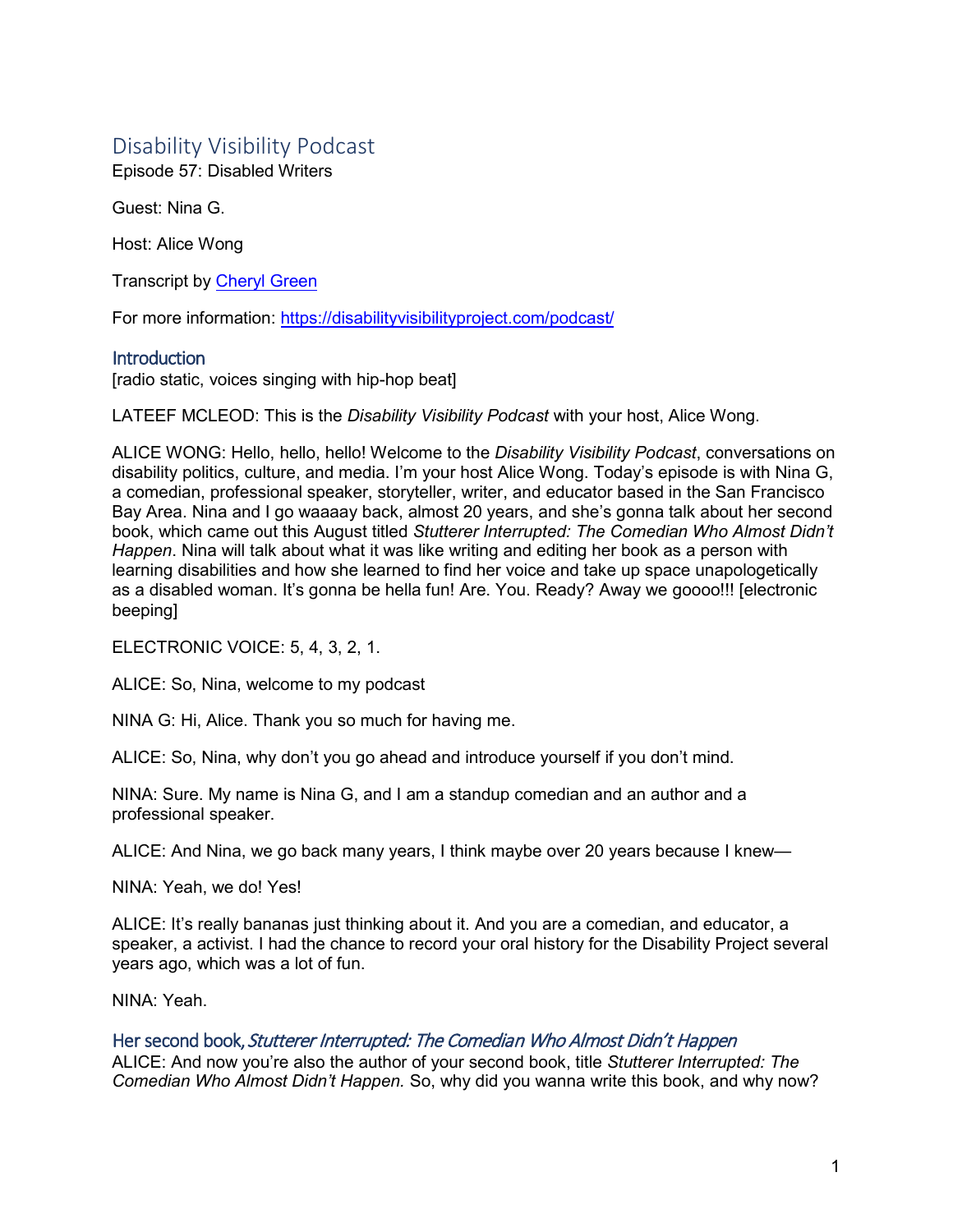NINA: You know, I, uh, there's so many…. OK. So, the why now part was partially—and I haven't really talked about this, and I don't talk about it much—but after the presidential election there was just so much polarization in the country. And it just felt exhausting, and engaging in it didn't always feel like a good use of my time. And I was like, I feel that I could do something within all of this, but it's not online. It's not with my family because if anybody goes to family parties, they know how difficult that is! That it could be through writing a book to kind of give another perspective on some of the things that we don't always look at.

#### ALICE: Mmhmm.

NINA: So, that's why for that. And then why did I write this book? You know, I'd been toying around with the idea of writing a book for years and years and years and years, and I always had it as like, I have to integrate my learning disability in with my stuttering. And it was too hard to put both of those stories in the same book. Because my learning disability is a lot from my childhood, and my stuttering, a lot of realizations came out when I was an adult, and the voice is very different. I need to say the word "fuck" if I'm talking about stuttering. With the LD part, I didn't really start to say "fuck" till I was 15. So, it just felt like a very different voice, so that's why this book now.

ALICE: Mmhmm. Your book is published by She Writes Press, and it will be available starting August  $6<sup>th</sup>$  of 2019. And what was it like finding a publisher and working with an editor?

NINA: Yeah. OK. So, for me, having a learning disability and dyslexia, it was a whole thing. So, there's that part, which I'll talk about. But I think for me, finding a publisher, I was thinking about going a more traditional route, and I was thinking about doing like just self-publishing. But She Writes kind of had the best of both of those worlds, which is it's a hybrid. And they don't just accept anything. You have to do a proposal, but they help you with some of the editing. They help you with the cover, and then they do all the of the other stuff, all of the shipping, that kind of stuff. So, because for me, being a woman with a disability, I didn't want the book to be dictated by a publisher who wants to make it a story about overcoming. Because a stuttering comedian might lend itself to that, and I didn't wanna be pressured in that. So, She Writes, I was like, I went with them because I didn't have to be an inspiration, and I could say the word "fuck." That was very important to me to have both of those things.

And then working with editors: I worked with all kinds. I think there was four in all, and it was like this editor is doing the front line. This one is doing more developmental editing, so it was more like I gave him everything, and then he would edit down like if I said the same story four times. 'Cause when I write with my LD, I forget what I wrote, and also my tenses are all messed up, all that stuff. So, he streamlined everything, and he was just lovely to work with. And then I had two other ones who were like the line editors. And then I had to go back and redo some stuff, and it's been a back and forth process. But yeah, that was the process! And it took, it was, I guess it didn't take too long 'cause it was two years-ish. But just writing, for me, isn't that fun, so.

ALICE: Yeah. Yeah, I mean writing a book, that takes a lot out of you, not to mention the editing process, which adds even more work. Are you happy with the way it ended up? Was it really different from kind of what you imagined it would be?

NINA: No. It's not that different at all. I think, like I wasn't kind of sure where to go at the end. I put some of that stuff, originally, in the beginning, but then I put it in the end. Because the call to action in it is kind of just not to be an asshole. And also to embrace your voice, whatever voice that is. And hopefully, people get that message throughout the book.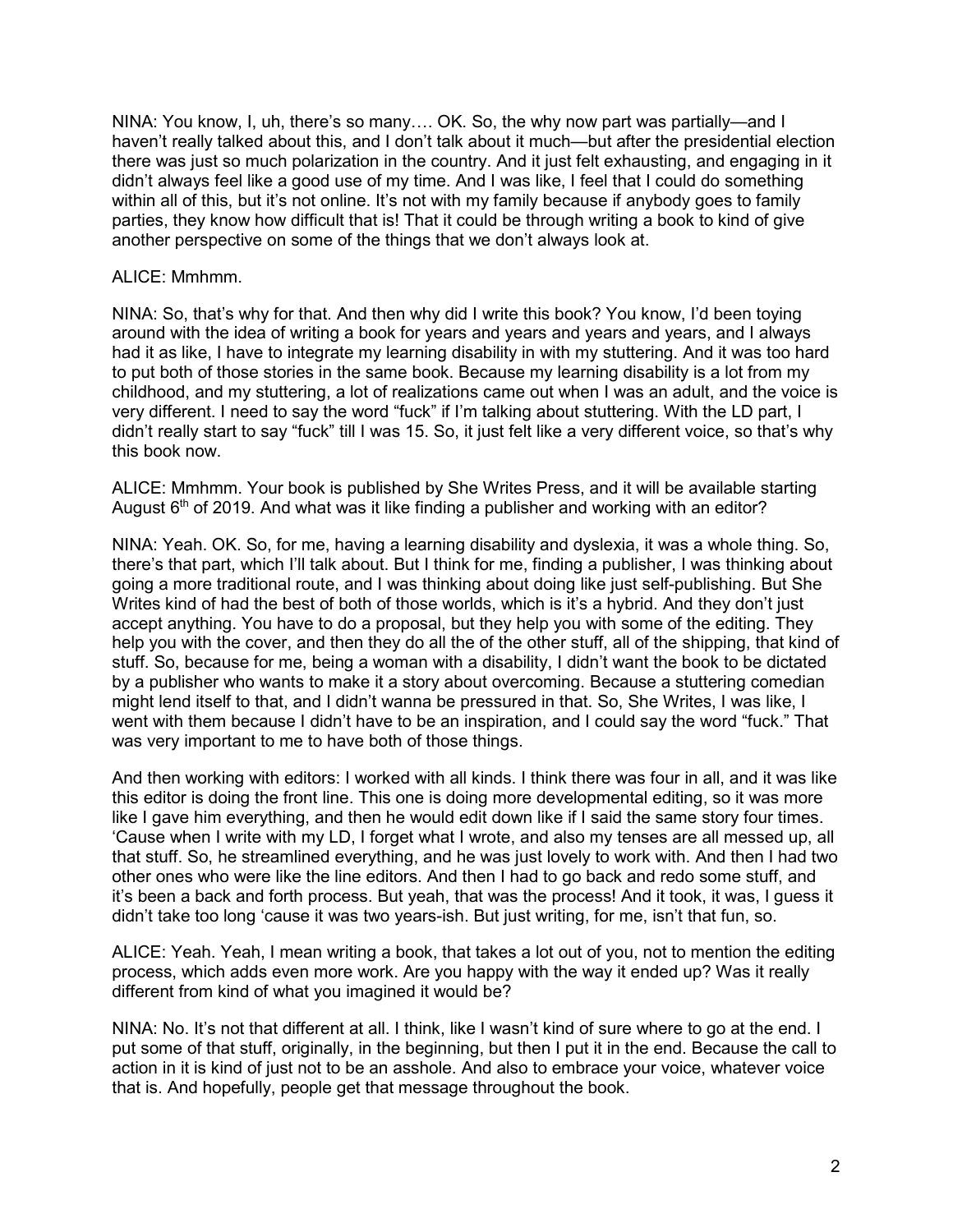[funky electronica music break]

## Turning points and the role of comedy in Nina's life

ALICE: Looking back at your own life, what are some key turning points in your own personal journey?

NINA: So, I found the stuttering community when I was like 16, 17. Yeah, 17, I think, yeah. And when I found them, and it was one night I was watching *Late Night with David Letterman*. Because part of my story in my life, but also in the book, is that comedy always was interwoven throughout everything. And one night, I was up late watching David Letterman—and this was in his NBC years—and this ad came on for the National Stuttering Project. And I was like, oh, that's in San Francisco. I wonder what that's about. And I started to volunteer. And just knowing some adults who stuttered who I met there, it just changed. Like oh, I don't have to talk like everyone else. 'Cause everything was always contingent on I had to be fluent. I wanted to be a teacher, but I had to be fluent. I wanted to be a comedian from the time I was 11 to 16, and I was like, well, I can't do that if I stutter. So, everything felt like my life would be great if I didn't talk like this. But meeting them, I was like oh, this guy's a teacher. Maybe I could be a teacher. And so, I kind of got something out of that, which was great. I volunteered at the international conference, but I was 19 years old. And the ratio of men to women who stutter is 1 to 4, and for a 19 year old, that was really hard. It was really weird to be in an environment with all those men. It was like, aaaaaaah! And so, I wasn't very active. And then I went to school, and I went to community college. And then I went to Berkeley. And I just, I didn't have a life because school was so hard, and I had to put every ounce of myself into it.

And then 20 years later, 15, 20 years after, I rediscovered the stuttering community. It was actually at Corbett's conference on queer disability that was at SF State, and that's where I got reconnected there and slowly built up. And in 2009, I went to a conference again, my second conference, and what I realized there was how much, as a woman, I had internalized. Like in conversations, I didn't talk a lot always because I was holding back 'cause I didn't want other people to experience my speech, experience my stutter. And I realized you know, women, we oftentimes don't take up that space. And I realized how much that had been internalized in so many other parts of my life, that it was in relationships, it was at work, just making myself small. And coming back from that with a reframed way of seeing my stutter. And six months after that conference in 2009, I began doing comedy, which was a lifelong dream of mine that I had given up. So, that is all part of what I think you asked me.

ALICE: Yeah. Thank you for that. And what kind of role did comedy play in your life in terms of giving you a set of skills and a platform? And how did that also kind of feed into who you are as a activist?

NINA: Yeah. So, when I first started to do comedy, like the first year, a comedian is trying to find their voice. And what quickly became clear to me was that I was an activist first and a comedian second. It's really important that I am funny, and you know, everything with disability, if you really wanna be good at it, you have to be 10 times better than everybody else because people are gonna just walk past you or see past you. And so, I really try hard to be a good comic, but I also know that I will take a cheap shot at being Italian. I will not take a cheap shot at being disabled. And that's where I know that I'm an activist first and a comedian second. And I think that has helped me well in transitioning into a professional speaker.

ALICE: Mmhmm. And being a comedian is often about, from my vantage point as somebody who appreciates comedy, is somebody who's not afraid to take risks. They keep it real. They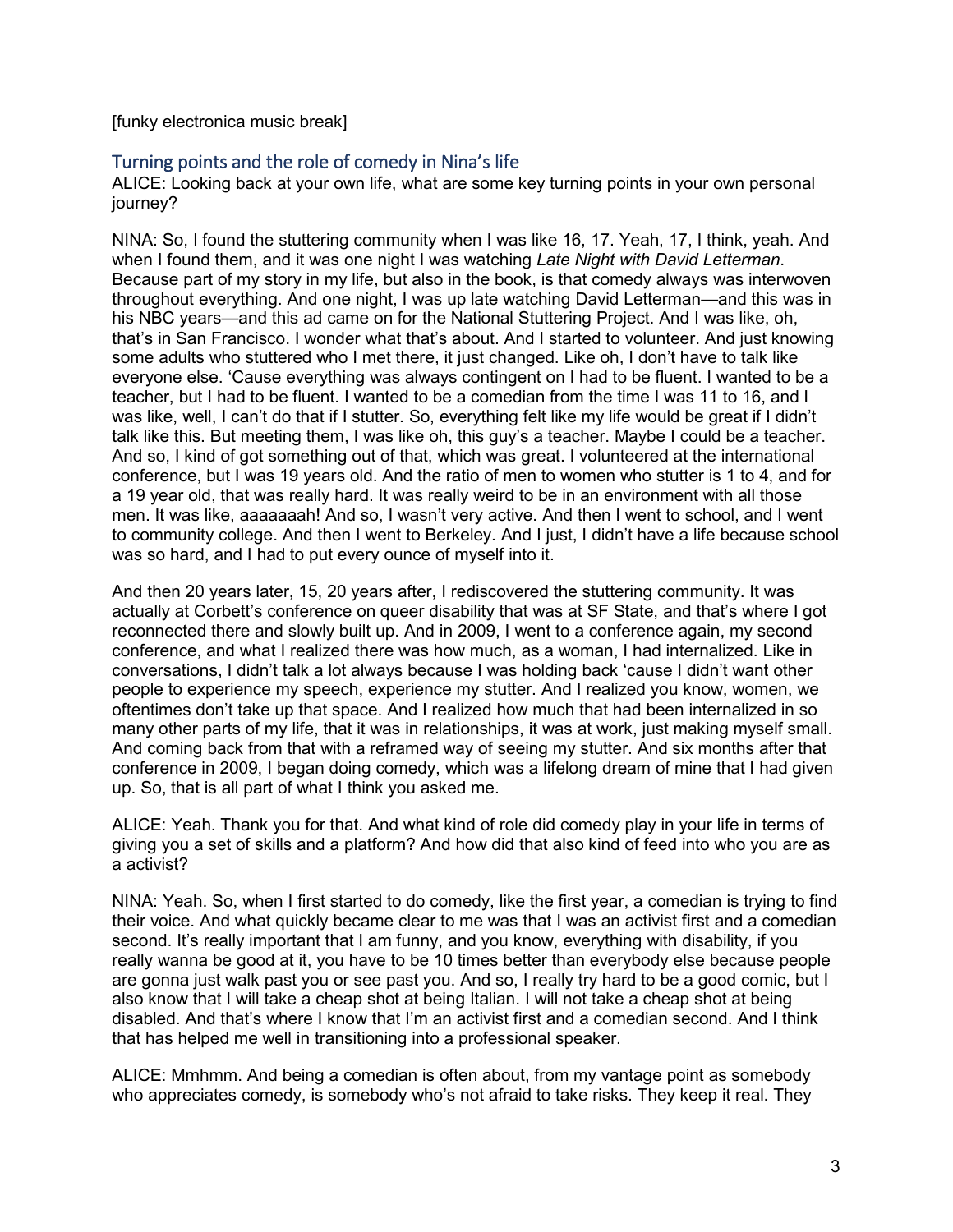keep it honest. And they also are very vulnerable and are open about that vulnerability. What are some examples of how it gave you strength, comedy?

NINA: You know, the practice of comedy. I think a lot of why it's such a male-dominated thing is that it's about taking up space. And in the world, we're not used to women doing that as a practice. So, there's that piece. And there's also, it's the vulnerability of revealing yourself onstage and talking about it. And what's weird is that pretty much everything—I mean there's a few kind of variations—but everything is based off of something that is true. And revealing that and telling the audience to accept that or to reject that or to laugh at that or to do something with that is a really weird process. And then on top of all of that, if you bomb, then you go back the next day or the next week or the next time that you're onstage. And for me personally, I've kind of felt that as a disabled person, the resiliency that I have learned from my disability has a direct link to being a comic. 'Cause I've fallen down a bunch in my life. Like 12 years of school: fell down every day. And to keep on going like that is such good training ground for comedy where you know you're gonna fail.

[funky electronica music break]

#### Disability community and stuttering community

ALICE: You mentioned earlier a person named Corbett who is Corbett O'Toole, a conference that she organized a few years ago in the San Francisco Bay Area. And she's one of these kind of badass disabled women who just have been such a big part of my experience with the disability community and somebody who I think means a lot to a lot of people. So, I'm curious about you talked about kind of discovering the stuttering community. And I wanna also ask you about how has the San Francisco Bay Area disability community influenced you in terms of what is the power in finding and being part of this community?

NINA: Yeah. And I think I really appreciate that question as a person who stutters and has learning disabilities because sometimes both of those groups don't wanna associate with you guys. [laughs] They are not there, and I think it's so unfortunate. And I talked at a high school the other day, and disability was on my PowerPoint. And one of the girls in the group was like, "I don't know why I'm here. If you have a disability, that means you're stupid." And I was like, [crying voice] "Aaaaahhhh!" Oh my god. I was so upset. And I went on to share with her that, as a person who has LD and who stutters, I wouldn't have the rights that I have if it wasn't for the people who sat in at the federal building at 504 sit-ins, and that I wouldn't have the rights that I had when I was in school to get through school and all of those things. And I don't think we see the connections between our civil rights and who fought for those rights. Because there were some people who stutter who were on the frontlines like Michael Sugarman who is an activist and goes way, way back. But we don't know what our history is, so people don't know what that relationship is. And for me, the activists in the San Francisco Bay Area, it feels like a second home. It feels like stuttering oftentimes is my first home, but the disability is my second home.

And I also thank my dad for having that experience of—he's not the same as me, but he's the same as me—and once I had that in my family, I could also have that with you. I could have that with other people. And if you just kind of start to challenge— Because when I was in high school, when I was in college, I would volunteer in the Special Ed room, and I would walk down the street with a student with a disability that was more apparent. And I'd be like, I need to be away from them because I don't want an association. And you internalize all that shit, and you have to challenge yourself with it and know what is good for you as an individual too.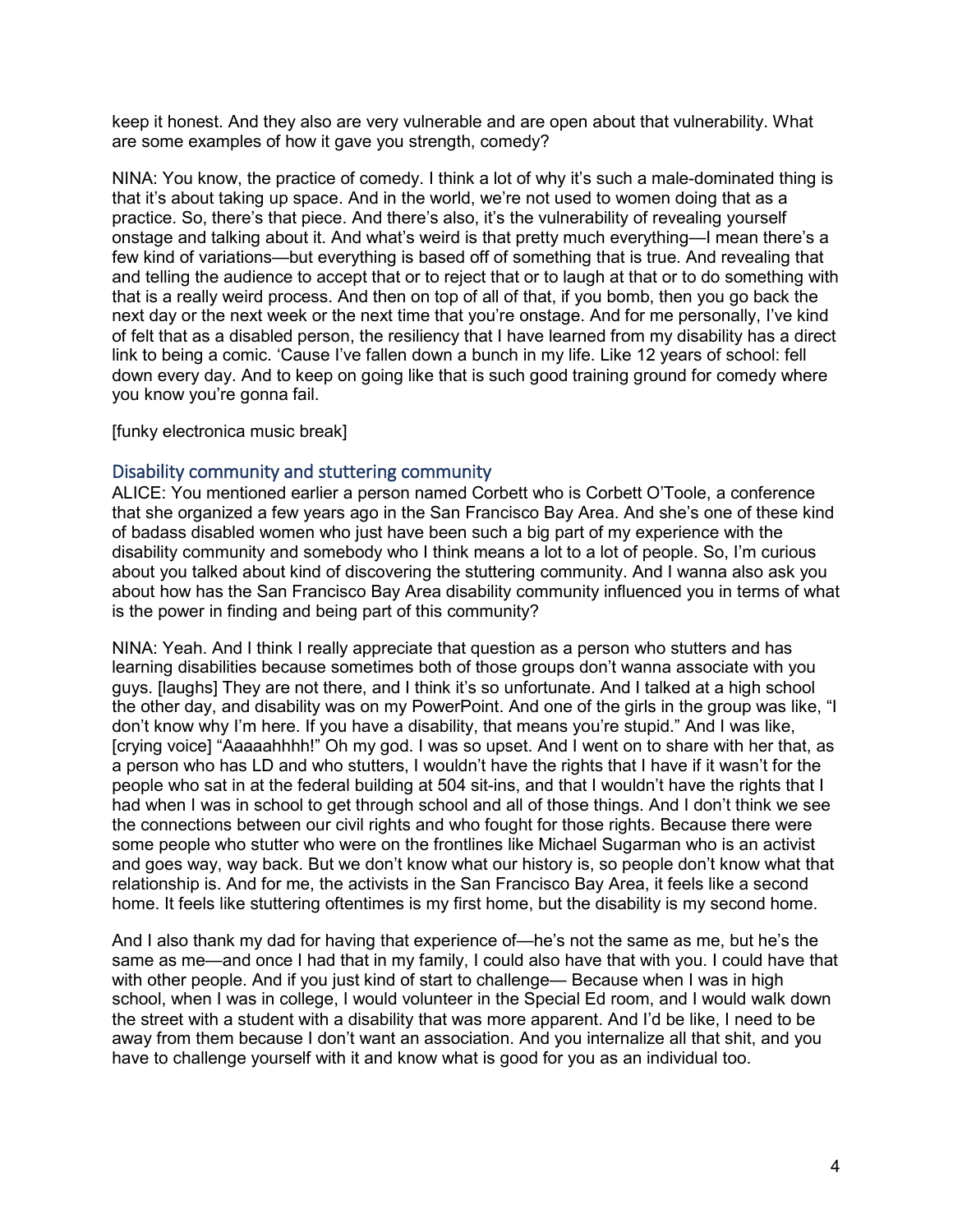ALICE: Yeah. I mean we all are a part of these multiple communities, and many of them are overlapping and they're interconnected.

## Shout outs

ALICE: Who would you like to thank, give some shout outs to? People who've shown you the way, people who've mentored you, loved you, nurtured you in both the disability community and the stuttering community.

NINA: Who would I like to thank? Oh, this feels like an acceptance speech! [chuckles] Well, I think one of the main people—and she's not in any of these communities, but she understood what people from these communities need—and that was my Special Ed teacher, Ms. Bramlette who, I don't wanna tell the part that is her story, but she really challenged how people looked at Special Ed where I went to school at Alameda High. And she had high expectations of us where we didn't have very high expectations of ourselves, and she would mentally kick our asses if we acted up. And that's exactly what we needed to have. And she made that entry into those worlds a little more bearable because she acted like a disability wasn't this weird thing. It was just, she…it was diversity before we even talked about that in the 1980s. And she didn't believe in segregation of disabled kids, and that was a key part. And she was pushing in to the classroom before people even talked about pushing in. So, that, I think, sticks out to me.

And I think generally, what's really made an impact on me is women who stutter. And like I said before, women, we don't really take up that space. In women who stutter, it compounds that. And when I went to the conference in 2009, seeing other women who stutter, it really made an impression on me 'cause I was like, why am I holding back? Why am I not taking up that space when I wouldn't want that for them? And that was a changing point, and it happened on the bed in a room that we were having a party, and they had the bathtub was full of ice and beers. And I sat on a bed, and I looked around at the 30 people in this teeny, tiny hotel room. I was like, oh. That's it. And that was really an important piece of all of that.

ALICE: Mmhmm.

[funky electronica music break]

Nina's accessible writing style and why there are so few writers with learning disability ALICE: One thing I appreciate about your memoir is that your writing is really accessible and straightforward. And it's like you're talking to me, telling me stories about your life. So, were you intentional in your writing style?

NINA: Yeah. Yes, because I think it's similar to my comedic voice. And what I wanted was a disability studies book that would be accessible by anybody because I think one of my pet peeves about disability studies is we use these great big words to describe people being assholes. And if we could just say, "Yeah, sometimes people are assholes, and we're all gonna be assholes every once in a while. But it's a matter of remediating that and being humble and doing something with that," which we use these big words to say all that stuff, we don't need to. We can just say it, and then everybody can access that. Including people who have dyslexia! Because I don't hear dyslexic voices much in disability studies and in the disability culture online.

ALICE: Yeah. I think that you mentioned earlier about these kind of inspirational stories.

NINA: Mmhmm.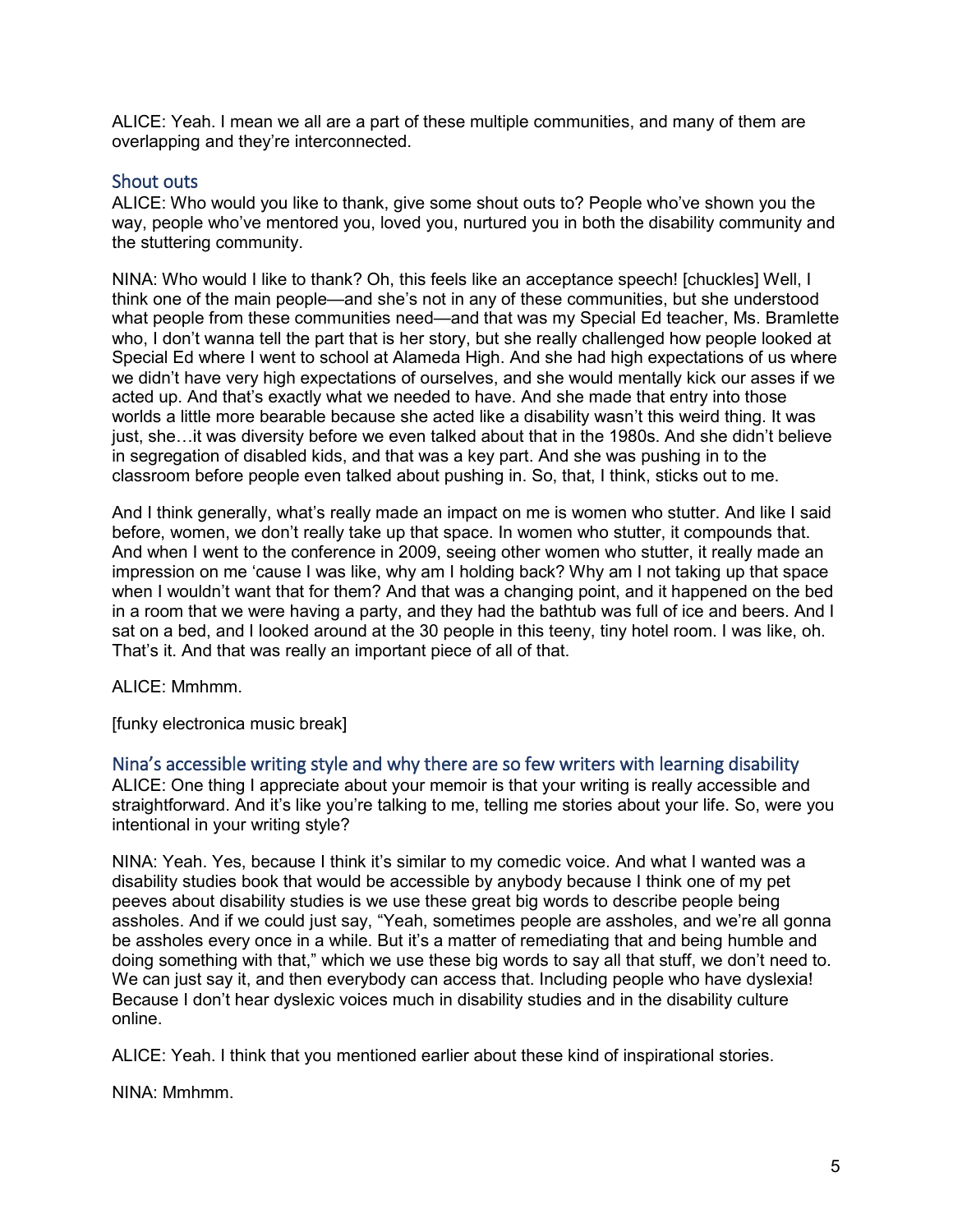ALICE: And I think there are memoirs by disabled people, including people with learning disabilities, about this overcoming, but there's really not a lot in terms of just either scholarship or just different kinds of narratives. And why do you think that is, where there's such a lack of stories by people with learning disabilities? I mean obviously, the challenge often for a lot of people is the actual writing and processing language, but what else do you think is a factor?

NINA: Yeah. I mean it's a processing language part, but then also not having the technology, not having the access to the process too. And for me, years ago when I was thinking about writing the book, I dictated it into my phone and sent it to a friend who dictated it out, and she wrote it out. And she wrote it out in an essay-like quality kind of thing. And then I went back, and I swished it around. And then I revisited that, and then I gave it to my developmental editor who helped me through, said, "OK, now we're gonna make it like this. We're gonna make the voice consistent." And that cost hella money! And I dedicated a lot of money to this project, which is why, people! Please buy it! Please! And a lot of it was I used the money from my speaking engagements to pay this. And I know that I could've gone a GoFundMe route and stuff like that, but I didn't. So, that's why the responsibility is on everybody to go buy the book now so I can make my money back like that.

#### ALICE: Yeah. At least break even, right?

NINA: Yes, something. And I also know I can sell it at speaking gigs and all of that. And so, I know that I will get my money back in 20 years or so! But it was really something I wanted to do because you know, I complain a lot about what's out there, and it kind of felt like it was time for me to do something instead of complaining about it.

ALICE: Thank you for that. So, I don't know about you, but I think there are a lot of forces out there that silence disabled people literally and metaphorically, that keep disabled people from being their full, authentic selves.

NINA: Mmhmm.

## Finding her voice and self-discovery

ALICE: What did you discover about yourself once you found and valued your own voice? Because that is a major theme from your book, but what did you learn about yourself once you really got it?

NINA: Yeah. You know, I think what's been interesting for me—and I don't know if I learned anything from it—but I think one of the things that I appreciated about the process was in comedy, people are pretty much themselves. And I talk about this in the book where somebody is being a dick, that you could be a dick back to them, that it's the micro-aggressions that you experience or micro-aggressions on 10 instead of micro-aggressions on 3. And so, you can respond to that at 10 instead of on 3. And I appreciate the opportunity to know when someone is being a jerk around an ableist thing. But everyday life, you can't do that. You can't. You know, if someone looks at you funny, you can't be like, "Are you looking at me funny?" But in comedy, the person just says something horrible, and you can call them out on it right there. And it's a sparring that like, I kind of feel that, as a disabled person, I have a black belt in karate, and I am the person who walks down the street—especially when I do comedy—that I walk down the street just hoping that someone attacks me so that I can use my black belt karate on them.

ALICE: Yeah, like don't fuck with Nina G.

NINA: Yeah, yeah. [chuckles]